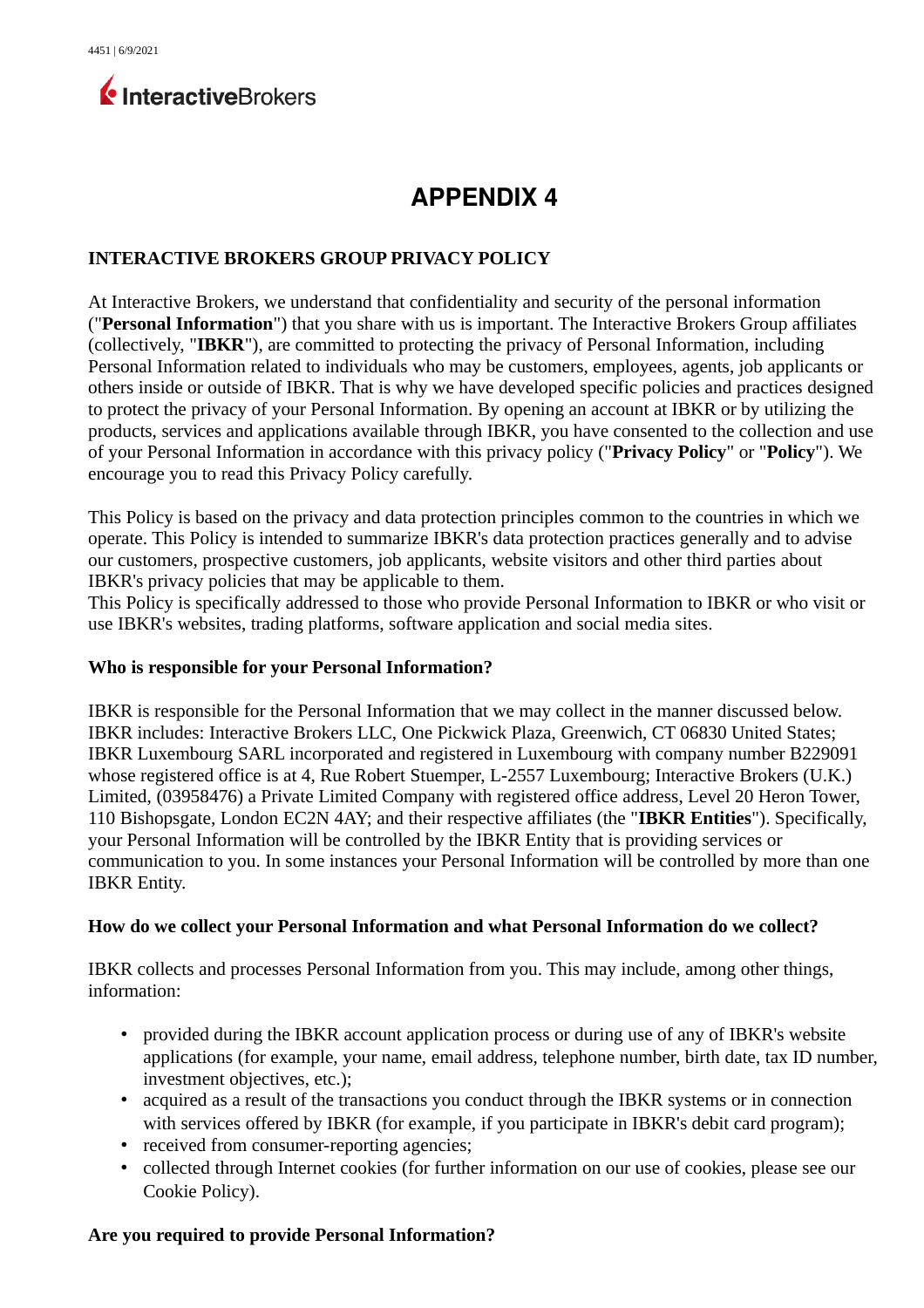In order for you to utilize our services, you will provide us with your Personal Information entirely voluntarily. However, in most circumstances IBKR cannot take action without utilizing certain of your Personal Information, for example, because this Personal Information is required to process your instructions or orders or provide you with access to our services or marketing materials. In most cases, it will be impossible for us to provide the services to you without the relevant Personal Information.

# **For what purposes will we use your Personal Information?**

We may use your Personal Information for the following purposes ("**Permitted Purposes**"):

- To provide you with brokerage and other services available on our platforms, and/or to deal with any requests or inquiries you may have;
- To pursue legitimate interests, including to carry out, monitor and analyze our business or operations;
- To conduct our recruiting processes;
- To contact you (unless you tell us that you prefer us not to) regarding features and functionality that may be of interest to you;
- To enter into or carry out contracts of various kinds;
- To conduct monitoring by us or any other person on our behalf using various methods, including: (i) the use of "intelligent" automated monitoring tools; or (ii) through random monitoring of systems, for example systematically via electronic communication recording tools; (iii) specific monitoring of systems for example in relation to investigations, regulatory requests, subject access requests, litigation, arbitration or mediation; or (iv) data tracking, aggregation and analysis tools that pull data from various disparate data sources to draw linkages and/or detect behavioral patterns, interactions or preferences for analysis (including predictive analysis); and/or (v) using other similar monitoring technology that may become available from time to time;
- To comply with applicable laws or regulations in any country;

We may also process your Personal Information for the following purposes after obtaining your express consent where legally required:

- To communicate with you through the channels you have approved to keep you up to date on the latest developments, announcements and other information about IBKR services, products and technologies;
- To conduct customer surveys, marketing campaigns, market analysis, or promotional activities;
- To collect information about your preferences to create a user profile to personalize and foster the quality of our communication and interaction with you (for example, by way of newsletter tracking or website analytics).

Where legally required, with regard to marketing-related communication, we will only provide you with such information after you have opted in and we will also provide you with the opportunity to opt out at any time if you do not wish to receive further marketing-related communication from us. We like to keep our customers, personnel and other interested parties informed of company developments, including news relating to IBKR that we believe is of interest to them. If you do not wish to receive publications or details of events or seminars that we consider may be of interest to you, please let us know by following this link: https://www.interactivebrokers.com/en/index.php? f=464. Where legally required, we will not use your Personal Information for taking any automated decisions affecting you or creating profiles other than described above.

Depending on which of the above Permitted Purposes we use your Personal Information for, we may process your Personal Information on one or more of the following legal grounds:

- Because processing is necessary for the performance of a client instruction or other contract with you or your organization;
- To comply with our legal obligations (for example, to keep pension records or records for tax purposes);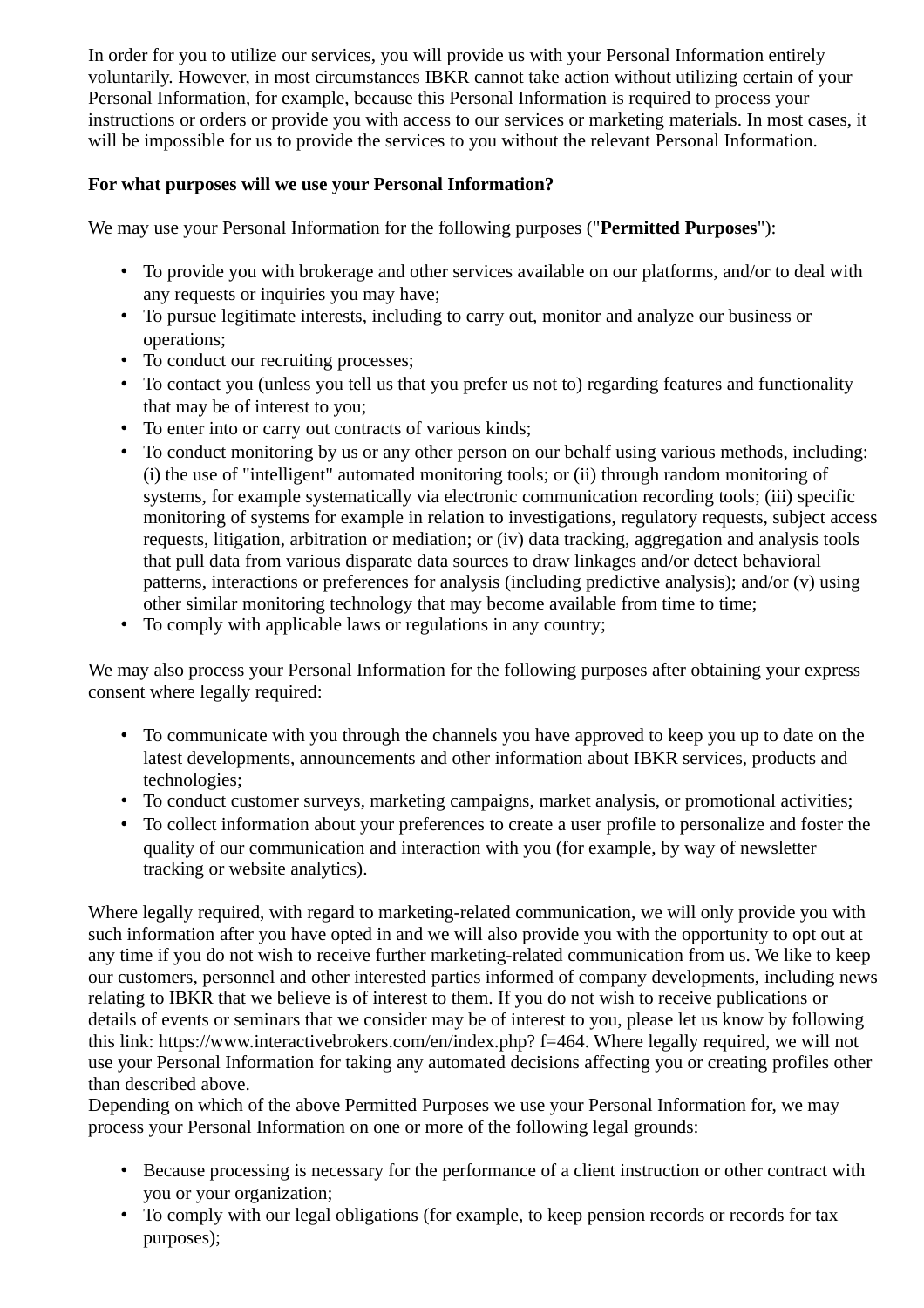- Because processing is necessary for the purposes of our legitimate interest or those of any third party recipients that receive your Personal Information, provided that such interests are not overridden by your interests or fundamental rights and freedoms;
- Because processing is useful or necessary in our discretion, and is not prohibited under the law of the relevant jurisdiction.

In addition, the processing may be based on your consent where you have expressly given that to us.

## **Who we share your Personal Information with, and in what circumstances**

We may share your Personal Information in the following circumstances:

- We may share your Personal Information between the IBKR Entities on a confidential basis as allowed by applicable law or where required for the purpose of providing products or services and for administrative, billing and other business purposes. A list of the countries in which IBKR Entities are located can be found on our website;
- We may instruct service providers within or outside of IBKR, domestically or abroad, to process Personal Information for the Permitted Purposes on our behalf and in accordance with our instructions. For example, if you choose to subscribe to any services provided by a third-party provider listed on an Interactive Brokers Investors' Marketplace, we may disclose such information to the service providers as necessary for them to provide the services that you have requested. IBKR generally requires these service providers to enter into confidentiality agreements with IBKR that limit their use of the information that they receive. Such agreements prohibit the service provider from using IBKR customer information that they receive other than to carry out the purposes for which the information was disclosed. If required by law, IBKR will retain control over and will remain responsible for your Personal Information and will use appropriate safeguards to ensure the integrity and security of your Personal Information when engaging service providers;
- We may share your Personal Information with companies providing services in the areas of fraud and crime prevention and with companies providing similar services, including financial institutions such as credit reference agencies and regulatory bodies;
- We may disclose information about you to any depository, stock exchange, clearing or settlement system, account controller or other participant in the relevant system, to counterparties, dealers, custodians, intermediaries and others where disclosure is reasonably intended for the purpose of effecting, managing or reporting transactions in connection with the provision of our services or establishing a relationship with a view to such transactions;
- We may share your data with third parties to assist us with the conduct of our recruitment processes;
- Consistent with applicable law, we may share your Personal Information with courts, law enforcement authorities, regulators or attorneys or other parties for the establishment, exercise or defence of a legal or equitable claim or for the purposes of a confidential alternative dispute resolution process;
- We may also use aggregated Personal Information and statistics for the purpose of monitoring website usage in order to help us develop our website and our services.

Otherwise, we will only disclose your Personal Information when you direct us or give us permission to do so, when we are allowed or required by applicable law or regulations or judicial or official request to do so, or as required to investigate actual or suspected fraudulent or criminal activities.

## **Personal Information about other people that you provide to us**

If you provide Personal Information to us about someone else (such as one of your directors or employees or someone with whom you have business dealings), you must ensure that you are entitled to disclose that Personal Information to us and that, without our taking any further steps, we may collect, use and disclose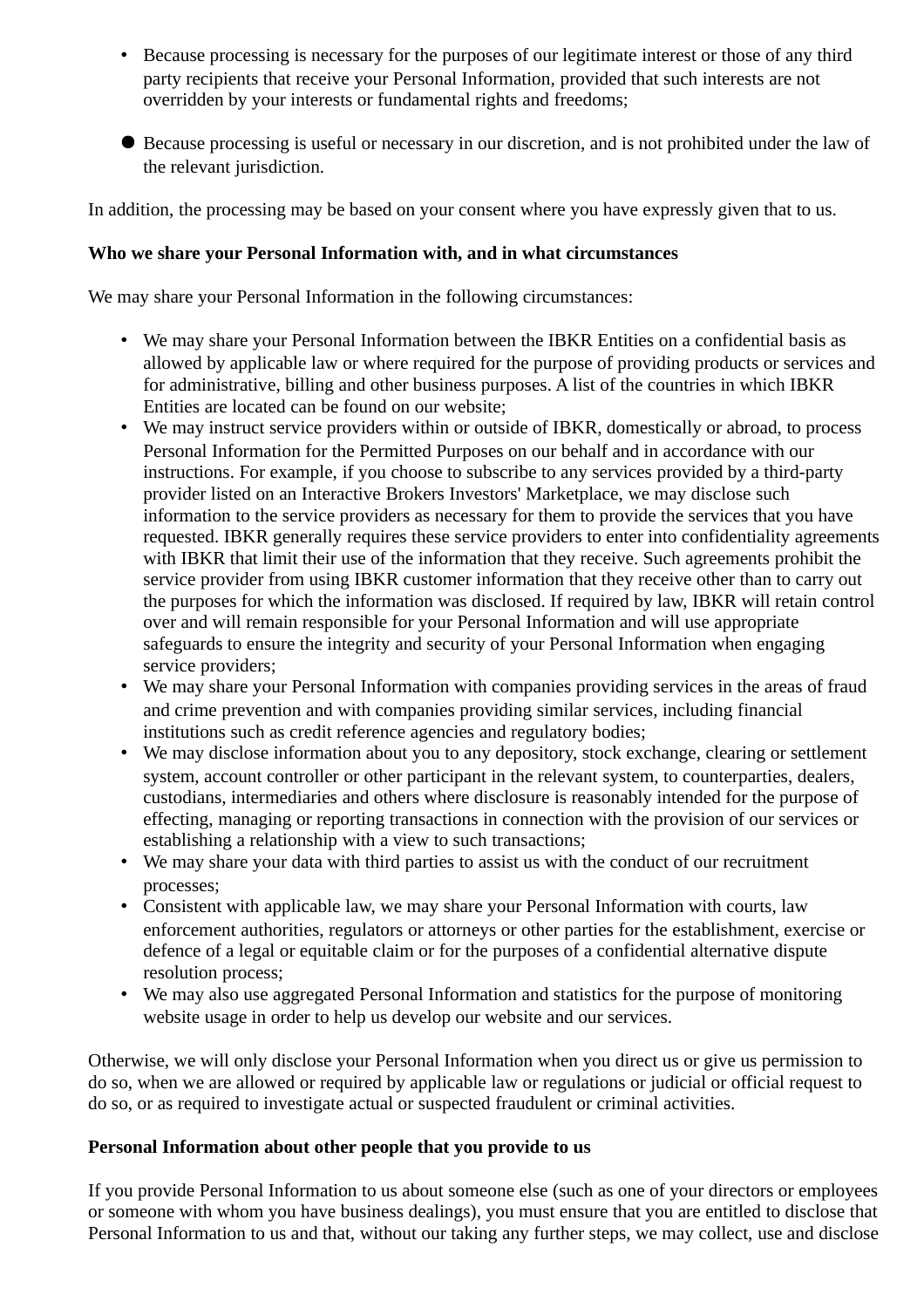that Personal Information as described in this Privacy Policy. In particular, you must ensure that the individual concerned is aware of the various matters detailed in this Privacy Policy, as those matters relate to that individual, including our identity, how to contact us, our purposes of collection, our Personal Information disclosure practices (including disclosure to overseas recipients), any right the individual may have to obtain access to the Personal Information and make complaints about the handling of the Personal Information and the consequences if the Personal Information is not provided (such as our inability to provide services).

# **Keeping Personal Information about you secure**

To the extent required by law, we will take appropriate technical and organizational measures to keep your Personal Information confidential and secure in accordance with our internal procedures covering the storage, disclosure of and access to Personal Information. Personal Information may be kept on our Information Technology systems, those of our contractors or in paper files.

# **Transferring your Personal Information outside the European Economic Area ("EEA") (if GDPR applies)**

For Personal Information subject to the General Data Protection Regulation (EU) 2016/679 ("**GDPR**") we may transfer your Personal Information outside the EEA for the Permitted Purposes as described above. This may include countries that do not provide the same level of protection as the laws of your home country (for example, the laws within the EEA or the United States). We will ensure that any such international transfers are made subject to appropriate or suitable safeguards if required by the GDPR or other relevant laws. You may contact us at any time using the contact details below if you would like further information on such safeguards.

With respect to persons covered by GDPR, in case Personal Information is transferred to countries or territories outside of the EEA that are not recognized by the European Commission as offering an adequate level of data protection, we have put in place appropriate data transfer mechanisms to ensure Personal Information is protected.

## **Updating your Personal Information**

If any of the Personal Information that you have provided to us changes, for example if you change your email address or if you wish to cancel any request that you have made of us, please let us know by contacting IBKR Customer Service through the IBKR website at interactivebrokers.com/help. We will not be responsible for any losses arising from any inaccurate, inauthentic, deficient or incomplete Personal Information that you provide to us.

## **How long do we retain your Personal Information?**

We retain your Personal Information in an identifiable form in accordance with our internal policies which establish general standards and procedures regarding the retention, handling and disposition of your Personal Information. Personal Information is retained for as long as necessary to meet legal, regulatory and business requirements. Retention periods may be extended if we are required to preserve your Personal Information in connection with litigation, investigations and proceedings.

# **Further rights for persons or information covered by GDPR**

With respect to EEA residents and where your Personal Information is processed by an IBKR Entity established in the EEA ("**Covered Individuals**"), you have a number of legal rights under GDPR in relation to the Personal Information that we hold about you. These rights include:

• Obtaining information regarding the processing of your Personal Information and access to the Personal Information that we hold about you. Please note that there may be circumstances in which we are entitled to refuse requests for access to copies of Personal Information, (in